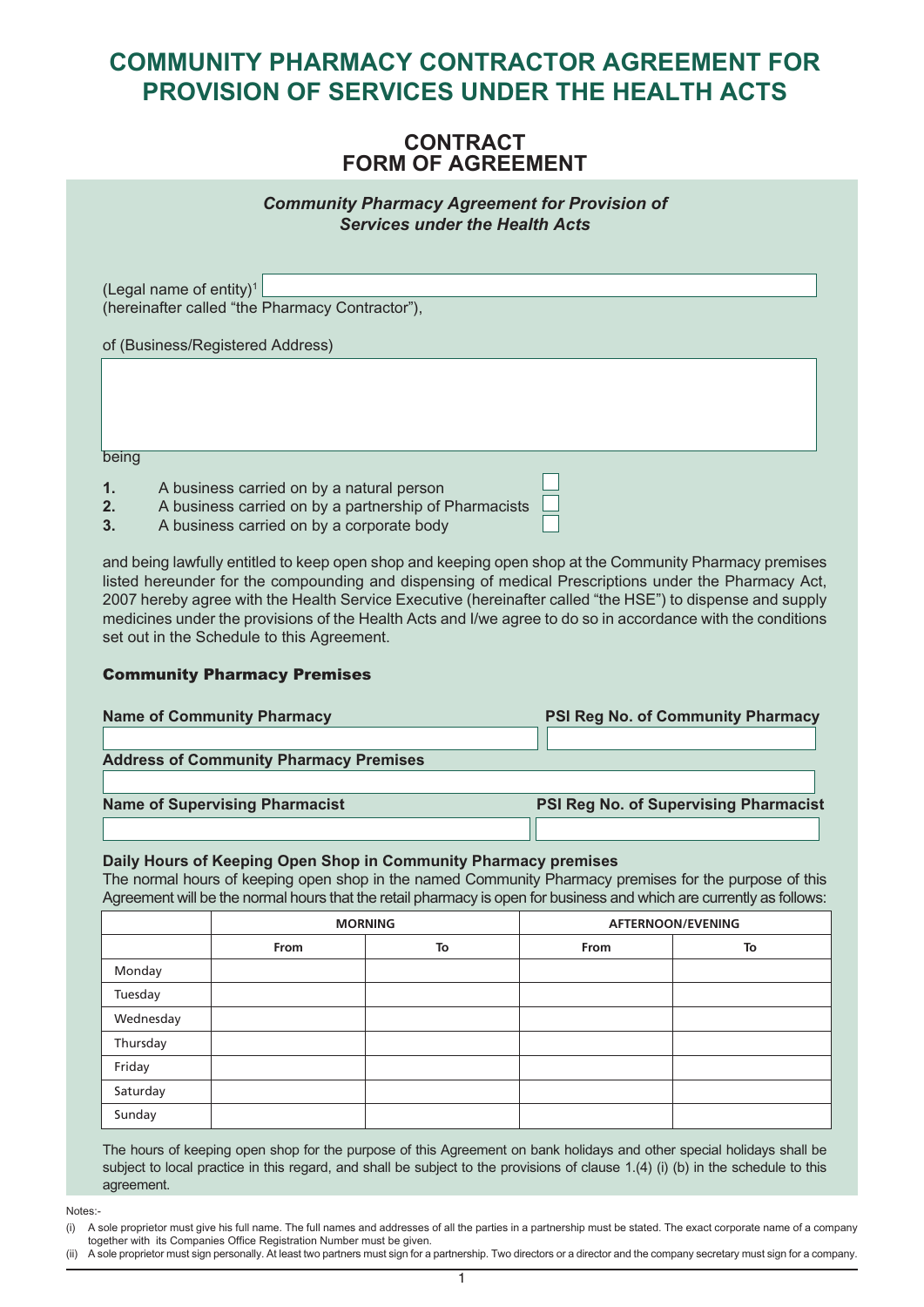| <b>Signature of Pharmacy Contractor:</b> | $(iii)$ Date: |  |
|------------------------------------------|---------------|--|
|                                          | $(iii)$ Date: |  |
| <b>Signature of Witness:</b>             | Date:         |  |

The above proposal to provide services in accordance with the terms and conditions aforesaid is hearby accepted on behalf of the HSE.

| Signed: | $-1$<br>$\Box$ ate: |  |
|---------|---------------------|--|
|         |                     |  |

(Chief Executive Officer)

*Notes:-*

<sup>(</sup>i) A sole proprietor must give his full name. The full names and addresses of all the parties in a partnership must be stated. The exact corporate name of a company *together with its Companies Office Registration Number must be given.*

<sup>(</sup>ii) A sole proprietor must sign personally. At least two partners must sign for a partnership. Two directors or a director and the company secretary must sign for a company.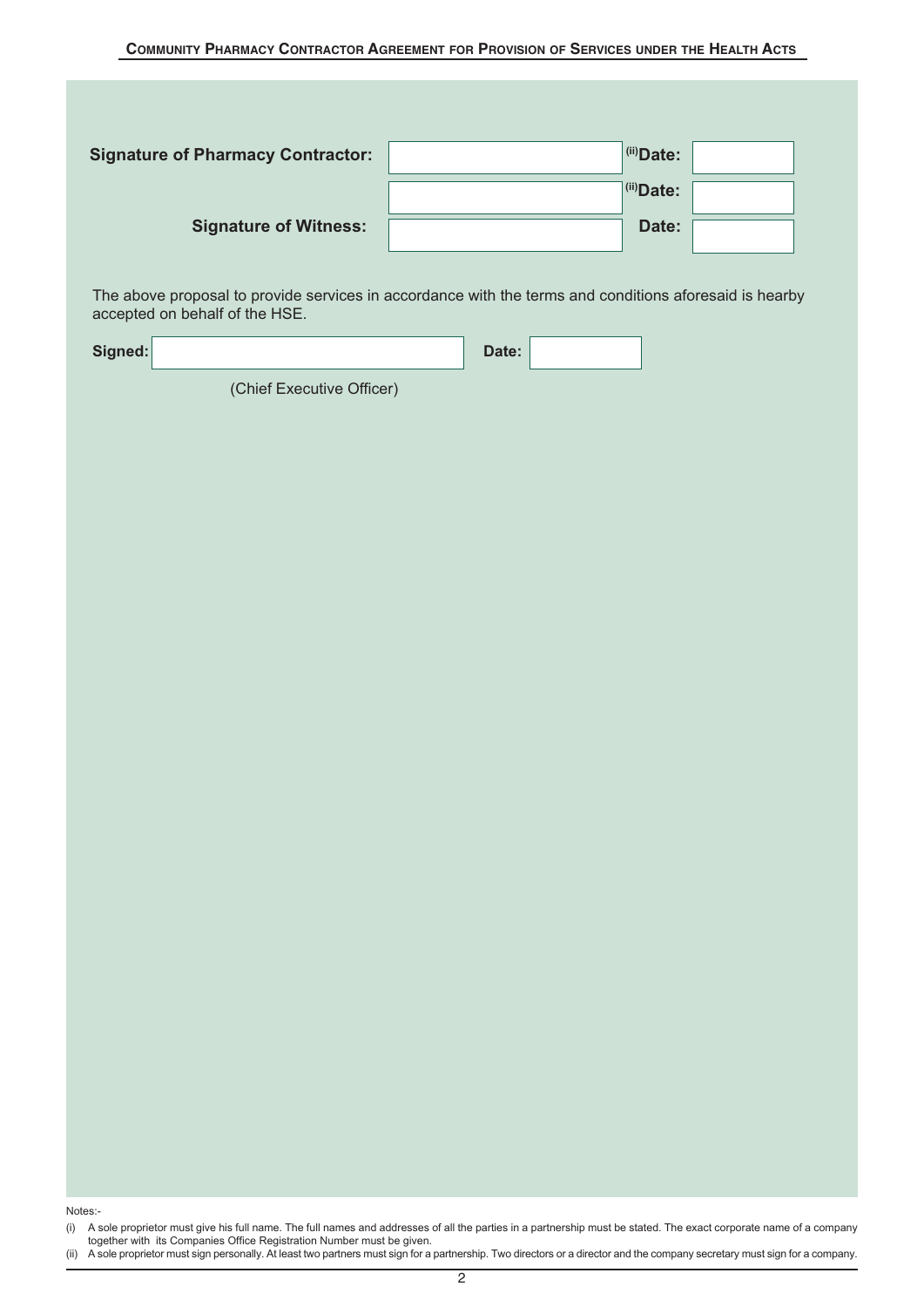### *SCHEDULE*

# *Definitions*

*In this schedule:-*

*"the HSE"* means the Health Service Executive with which the proprietor of the community pharmacy has entered into this contract;

*"Chief Executive Officer"* means the Chief Executive Officer of the HSE and, save where followed by the words "in person", includes any employee of the HSE to whom, from time to time, a function of the Chief Executive Officer has been delegated or sub-delegated in accordance with section 19 of the Health Act, 2004;

*"claim form"* means a docket generated in connection with the supply of medicines under any of the community drug schemes which may give rise to a claim for reimbursement under any of these schemes;

*"community drug schemes"* means any scheme involving the supply of medicines or the reimbursement in respect of medicines supplied other than in the GMS;

*"community pharmacy"* means a shop being lawfully kept open for the dispensing and compounding of medical prescriptions in accordance with the Pharmacy Act, 2007 including the storage and dispensary areas relating thereto but does not include a pharmacy operated by or in a hospital, nursing home or similar institution and, for the purposes of this Agreement, shall include the Community Pharmacy premises identified in the Form of Agreement and which shall fulfil the requirements of a "Retail Pharmacy Business" within the meaning prescribed by section 2(1) of the Pharmacy Act 2007;

*"GMS"* means the scheme for the provision of medicines under Section 59(1) of the Health Act, 1970 (as amended);

*"the Primary Care Reimbursement Service"* means the service established under the Health Act, 2004;

*"medicines"* includes drugs, medicines, reagents and appliances and such other products as may be approved by the Minister from time to time;

*"the Minister"* means the Minister for Health and Children;

*"the Pharmaceutical Society of Ireland"* means the society established under Section 5(2) of the Pharmacy Act, 2007;

*"the Pharmacy Contractors' Committee"* means the Pharmacy Contractors' Committee of the Irish Pharmacy Union;

*"pharmacist"* means a registered pharmaceutical chemist, a registered dispensing chemist and druggist or a licentiate of Apothecaries Hall who obtained his licentiate prior to 31st December, 1975

*"pharmacy contractor"* means a proprietor of a community pharmacy, who has entered into this agreement with the Health Service Executive;

*"practitioner"* means a registered medical practitioner or a registered dental practitioner or a registered nurse entitled pursuant to any enactment to prescribe drugs, medicines or medical or surgical appliances;

*"prescription"* means a prescription issued by a practitioner and available to enable the lawful supply of the medicines specified thereon to the person named thereon;

*"prescription form"* means a form supplied by or on behalf of the Health Service Executive in connection with any arrangements made under the Health Acts, for the supply of medicines;

*"statutory declaration"* means a statutory declaration made under and in accordance with the provisions of the Statutory Declarations Act, 1938;

*"stock order form"* means a form supplied by or on behalf of the Health Service Executive for the purpose of clause 2 of this schedule and which has been issued and signed by a practitioner;

*"supervising pharmacist"* means the Pharmacist under whose personal supervision the Community Pharmacy is conducted and whose name and signature is incorporated in the statement required under clause 20 of this Agreement and who shall constitute and fulfil the requirements of a pharmacist in whole-time charge for the purposes of the Pharmacy Act 2007.

## *Interpretation*

In this schedule, unless the context otherwise indicates, any reference to a clause shall be construed as a reference to a clause contained in this contract and any reference in a clause to a sub-clause shall be construed as a reference to a sub-clause of that clause. Any reference in a sub-clause to a paragraph shall be construed as a reference to a paragraph in that sub-clause. References to any statute, enactment, order, regulation or other similar instrument shall be construed as a reference to the statute, enactment, order, regulation or instrument as amended or replaced by any subsequent enactment, modification, order, regulation or instrument. References to any statute, enactment, order, regulation or other similar instrument shall include reference to any regulations made thereunder.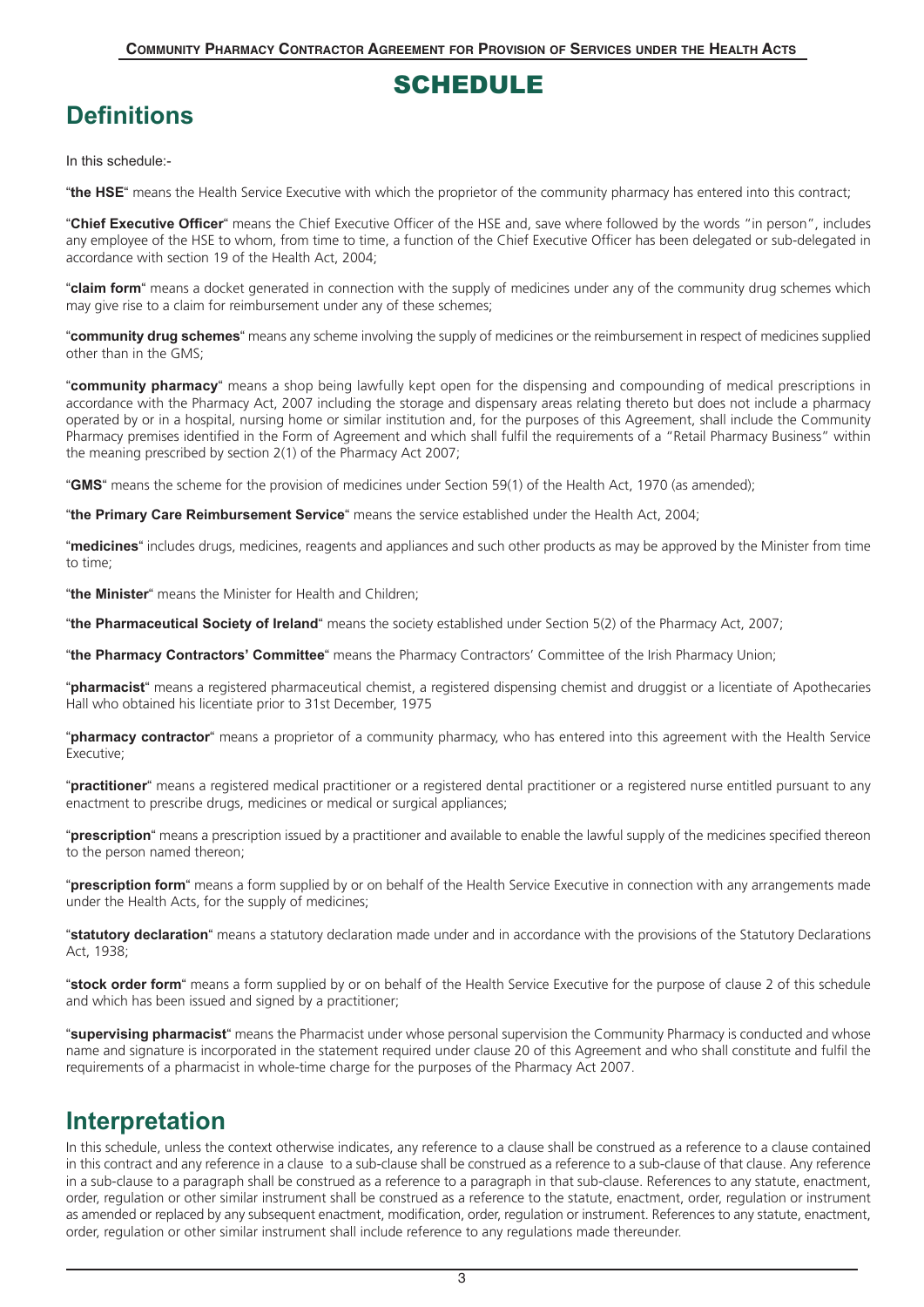# *TERMS AND CONDITIONS OF AGREEMENT WITH COMMUNITY PHARMACY CONTRACTOR*

1. (1) The pharmacy contractor shall supply, with reasonable promptness, to -

- (a) any GMS eligible person, or other person authorised to act on his/her behalf, who presents a properly completed prescription form signed by a practitioner; or
- (b) any other person who presents a properly completed order for medicines on a prescription, such medicines as may be ordered.
- (2) In the supply of a medicine on prescription under this agreement, the pharmacy contractor shall exercise his/her professional judgement and discretion as a pharmacist subject to any directions that may be issued from time to time by the Minister or by the Health Service Executive or by a body acting on behalf of the Health Service Executive, after consultation with the Pharmacy Contractors' Committee. Such pharmacist, in the discharge of his/her professional judgement and discretion, shall exercise due diligence and care and shall satisfy himself/herself that the safety of the patient is paramount, and shall in the course of the provision of services in accordance with the terms of this agreement, provide the same level and quality of service to both public patients and private patients. In the exercise of his/her professional judgement and discretion, the pharmacist shall where necessary act in consultation with the practitioner who issued the prescription concerned.
- (3) A pharmacist who, in the exercise of his/her professional judgement and discretion under this paragraph, is obliged to depart from the strict terms of the prescription as specified by the practitioner, or who supplies a medicine on foot of a prescription issued on a non-proprietary basis, which thereby leaves the choice of a particular manufacturer's product to be supplied to the pharmacist, shall complete his/her part of the prescription form contemporaneously with the dispensing and compounding of the prescription concerned.
- (4) (i) The chief executive officer shall establish, after consultation with the Pharmacy Contractors' Committee, schemes -
	- (a) for testing the quality and checking the amount of medicines supplied, and operating on the basis that a medicine dispensed and awaiting collection in the pharmacy shall be deemed to have been supplied;
	- (b) for securing that one or more pharmacies in each area shall be available to provide services at all reasonable times. Such schemes shall specify the days and hours during which such pharmacies shall be available which may be arranged on an agreed rotational basis.
	- (ii) The pharmacy contractor shall participate in the schemes established under this clause.
- 2. The pharmacy contractor shall supply to any practitioner, who has entered into an agreement with the Health Service Executive to provide services under the provision of the Health Acts, such medicines for the use of eligible persons as the practitioner may requisition, subject to any directions that may be issued from time to time by the Minister or by the Health Service Executive or by a body acting on behalf of the Health Service Executive after consultation with the Pharmacy Contractors' Committee.
- 3. The pharmacy contractor shall provide such other services as may be determined from time to time by the Minister or by the Health Service Executive or by a body acting on behalf of the Health Service Executive after consultation with the Pharmacy Contractors' Committee.
- 4. (1) All medicines supplied by the pharmacy contractor on foot of a prescription or stock order form shall
	- (a) be lawfully available in the State and insofar as the quality is concerned, conform to the standard or formula for such medicines as established in the Irish Pharmacopoeia or in the European Pharmacopoeia; where no such standard or formula is so established, the grade or quality of the medicine supplied shall not be lower than that ordinarily used for medical purposes; and
	- (b) insofar as the quantity is concerned and subject to sub-clause (2) hereof, conform with the amount specified on the said prescription or stock order form.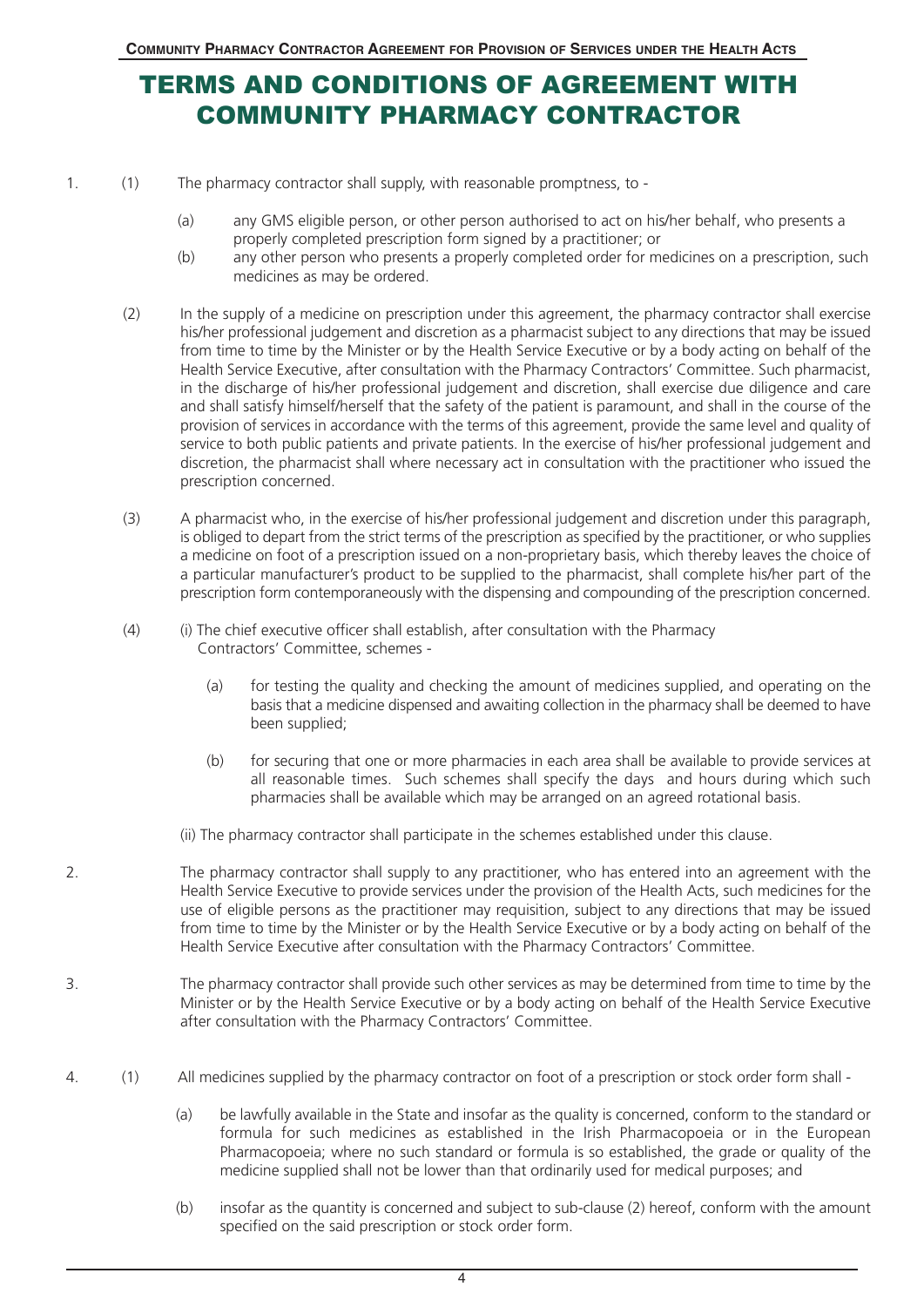- (2) Where a prescription is issued in respect of a quantity of a medicine which does not conform to the amount in the pack presentation of the product which is available on the market, the pharmacist, in the exercise of his/her professional judgement and discretion, may supply the quantity in the nearest pack presentation provided that the quantity so supplied is not normally greater that one months supply for the patient concerned.
- (3) The pharmacy contractor shall ensure that the conduct of his/her practice, insofar as the dispensing and compounding of medicines are concerned, including the adequacy of the containers used for such medicines and for the labelling thereof, is in conformity with the standards of best pharmaceutical practice as determined by the Pharmaceutical Society of Ireland from time to time.
- (4) The pharmacy contractor shall not give, promise or offer to any person any gift or reward (whether by way of a share of, or dividend on, the profits of the practice or by way of discount or rebate or otherwise) as an inducement to or in consideration of his/her presenting, or directing the placing of, an order for medicines.
- 5. (1) The pharmacy contractor shall maintain at his/her place of practice proper and sufficient accommodation, up-to-date reference texts, equipment, records and stocks for the compounding and dispensing of medicines and for the supplying and fitting of appliances.
	- (2) The pharmacy contractor shall further ensure that the staff employed for these purposes are appropriately qualified and adequately trained and shall ensure that all persons dispensing and compounding medicines or fitting appliances are familiar with current practices and standards and shall procure such information and training as is necessary to achieve this.
- 6. (1) The supervision of the contracted community pharmacy and the dispensing and compounding of medical prescriptions therein under this agreement shall be carried out in accordance with the provisions of the Pharmacy Act, 2007 and such other Acts and regulations as may from time to time be applicable to the dispensing and compounding of medical prescriptions.
	- (2) The pharmacy contractor shall ensure that the nominated supervising pharmacist has at least three years experience in the practice of community pharmacy including up-to-date professional knowledge and experience in the counselling of patients in their use of medicinal products and, is not acting in a similar capacity in respect of any other pharmacy.
	- (3) Except insofar as this agreement relates to the duties and obligations of a supervising pharmacist, nothing in this contract shall prejudice the entitlements of a pharmaceutical assistant under Section 30 of Pharmacy Act 2007.
- 7. (1) The pharmacy contractor shall, if requested, allow a pharmacist nominated by the chief executive officer to inspect, at any reasonable time, the accommodation, the dispensing equipment, prescription forms, and records used for the purposes of this agreement including the medicines kept on the premises of the community pharmacy. Where the inspection includes an examination of records, the pharmacy contractor shall permit the pharmaceutical chemist to be accompanied by other persons nominated by the chief executive officer.
	- (2) The pharmacy contractor shall allow an inspector of the Pharmaceutical Society of Ireland, on foot of a specific or general request from the chief executive officer, to inspect the community pharmacy and pharmacy services provided therein, at any reasonable time.
- 8. The pharmacy contractor shall keep his/her premises open for the provision of services, at a minimum, on the days and during the hours set out in the contract agreement and he/she shall give five days prior notification in writing to the chief executive officer of any proposed change in these arrangements, or such shorter period as may be agreed between the HSE and the pharmacy contractor. In the interest of ensuring sufficient availability of services, the HSE reserves the right to refuse such a closure. In reaching a determination on a closure notification the HSE shall have due regard to the impact on patients in the locality and the requirement to insure safe continuity of services to them. The HSE shall not unreasonably withhold its approval to such requests.
- 9. (1) The pharmacy contractor shall prior to the dispensing of each prescription, and prior to the supply of the medicine, ensure that a pharmacist reviews the medicine therapy of the individual for whom the prescription is issued.

 $\overline{5}$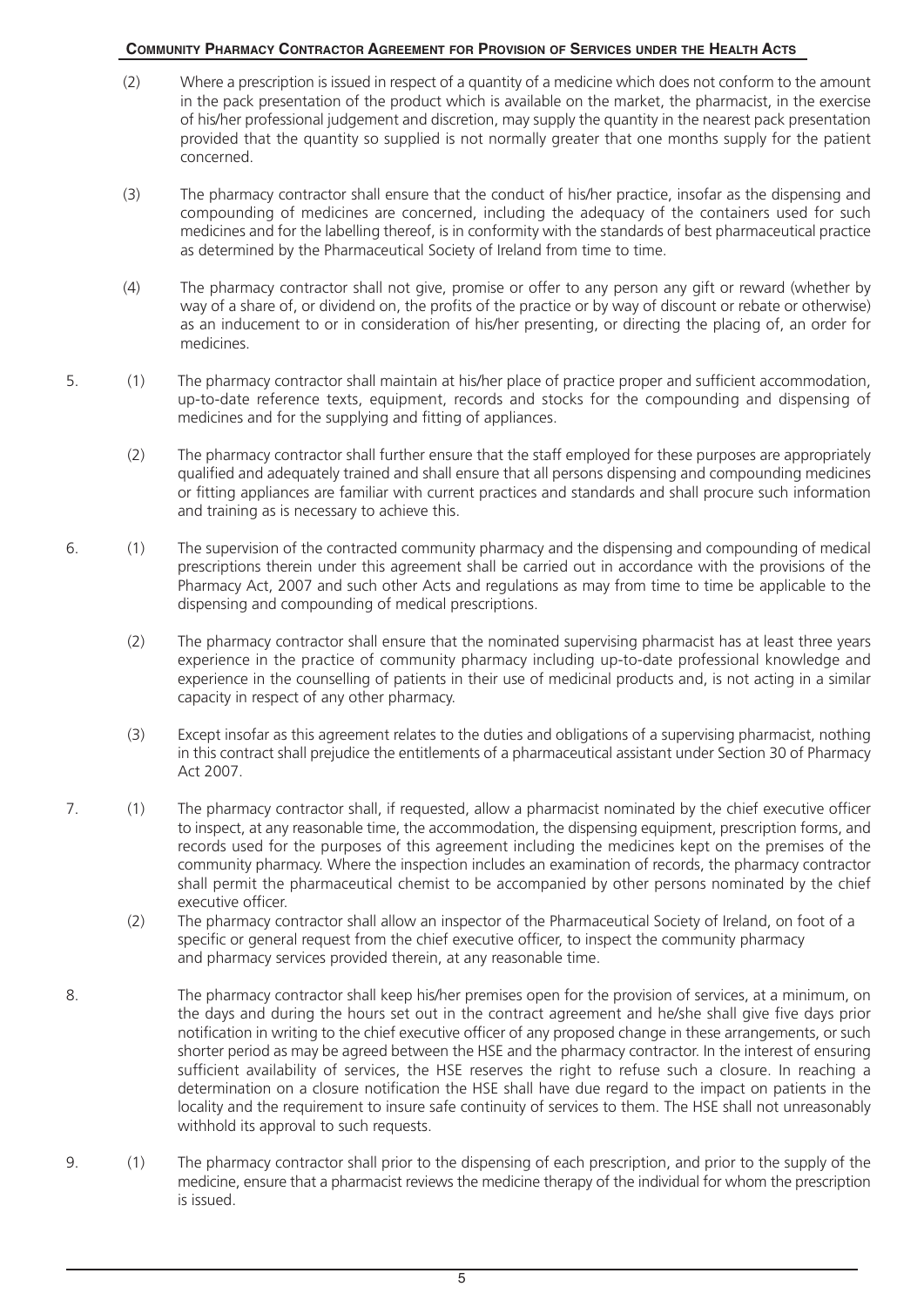- (2) The review provided for in sub-clause (1) shall include screening for any potential drug therapy problems, which may arise out of the use of the medicine(s) prescribed. The problems to be screened for shall include those which may be due to therapeutic duplication, drug-drug interactions (including serious interactions with non-prescription or over-the-counter medicines or foods), incorrect drug dosage or duration of drug treatment, drug-allergy interactions and clinical abuse and/or misuse.
- (3) (i) The source of standards for such review shall be
	- (a) the British National Formulary;
	- (b) the Summaries of Product Characteristics, incorporated in the product authorisations granted under the Medical Preparations (Licensing and Sale) Regulations, 1996 (SI No. 43 of 1996) or an authorisation granted or renewed by the European Commission in accordance with EU Council Regulation No. (EEC) 2309/93 laying down Community procedures for the authorisation and supervision of medicinal products;
	- (c) any guidance notes published by the National Medicines Information Centre;
	- (ii) Other standards for such review as may be agreed and notified from time to time as provided for in clause 19(3) of this agreement.
- (4) The review provided for in sub-clause (1) shall also include an examination of the rational and cost effective use of the medicine prescribed, including the choice of the medicine and the potential for wastage.
- (5) Following completion of the review provided for in sub-clause (1), the pharmacist shall offer to discuss with the individual for whom the prescription is issued, or with the carer of such person, all such matters as the pharmacist, in the exercise of his/her professional judgement, deems significant including the following -

(a) the name and description of the medicine;

- (b) the dosage form, the method and route of administration and the duration of therapy;
- (c) any special directions and precautions for the correct preparation, administration and use of the medicine(s);
- (d) the importance of compliance with the directions for use;
- (e) any common severe side-effects and adverse reactions or interactions and therapeutic contra-indications that may be encountered, including their avoidance and the action required should they occur;
- (f) techniques for self-monitoring during therapy and the need for patient compliance;
- (g) proper storage of the medicine;
- (h) prescription repeat information (as necessary);
- (i) action to be taken in the event of a missed dose;
- (j) methods for the safe disposal of the medicine in the event of the course of treatment not being completed; and
- (k) any other matters which may be included or referred to in the patient information leaflet supplied with the medicine.
- (6) The pharmacy contractor shall ensure that pharmacist manpower in the pharmacy is sufficient in order to fully discharge the obligations of this clause and the agreement as a whole.
- (7) The terms of this clause shall come into effect, not later than 1 August 1998. A programme of continuing education for pharmacists engaged in the delivery of community pharmaceutical services under the Health Acts shall have been initiated prior to that date.
- (8) In this clause the term "drug" includes "medicines".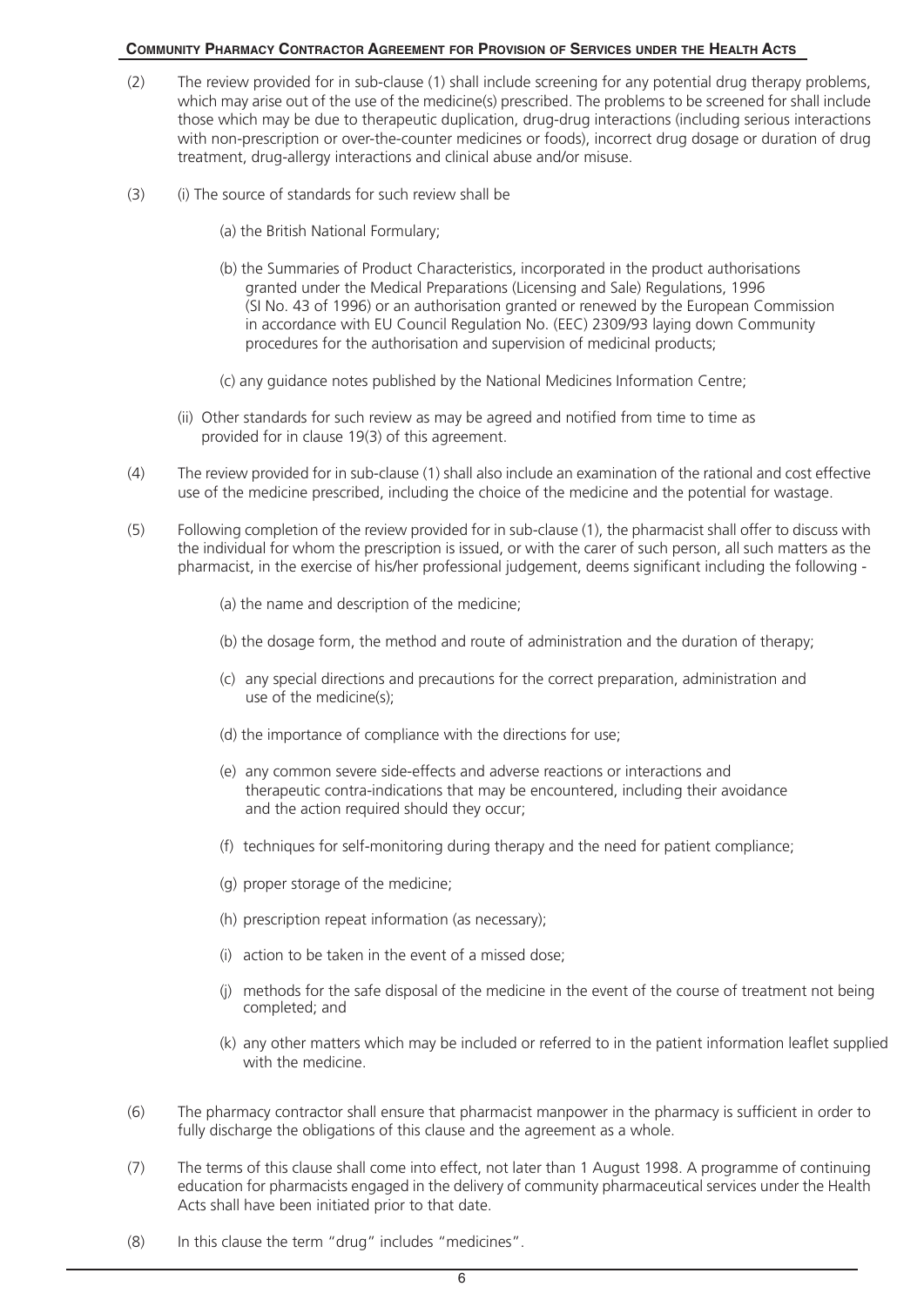10. The pharmacy contractor shall produce to the chief executive officer such evidence as the chief executive officer may require to confirm that the pharmacy contractor is registered in accordance with the terms of the Data Protection Act, 1988. The Health Service Executive and the pharmacy contractor shall each ensure their compliance with the Data Protection Act, 1988 and any amendments thereto and any regulations enacted under that Act. The Health Service Executive and the pharmacy contractor shall further ensure that persons having access to data arising on foot of this agreement will comply with the provisions of the said legislation.

> In particular, the pharmacy contractor shall provide to the chief executive officer, evidence that the registered purpose for which the data is kept includes facilitating the Health Service Executive and the Primary Care Reimbursement Service in collecting and assimilating information in respect of and monitoring the use and dispensing of medicines by pharmacy contractors under the terms of this agreement.

- 11. The pharmacy contractor shall at his/her place of practice exhibit in such manner as to be readily visible by the public, a notice to be provided by the Health Service Executive, or by a body acting on behalf of the Health Service Executive, indicating that he has entered into an agreement to provide services under the provisions of the Health Acts and shall indicate thereon the hours of service under this agreement with the Health Service Executive.
- 12. (1) The HSE shall in consideration of the service provided by the pharmacy contractor in accordance with these terms and conditions and on foot of claims made in the form and at the times directed by the Minister, make payments or arrange for payments to be made to the pharmacy contractor for prescriptions dispensed at his/her contracted community pharmacy in accordance with such rates as may be approved or directed by the Minister from time to time after consultation with the Pharmacy Contractors' Committee.
	- (2) The HSE, including the Primary Care Reimbursement Service, and pharmacy contractors shall jointly facilitate the introduction, development and use of appropriate information technology and telematic services for the effective management of the schemes including the collection and dissemination of information and the transmission of claims data.
- 13. (1) The pharmacy contractor shall not demand or accept any payment or consideration whatsoever other than payments under clause 12(1) in reward for the supply of medicines which under the Health Acts are to be supplied without charge.
	- (2) The pharmacy contractor may request identification and evidence of eligibility for all drug schemes to which the State shall or may contribute in whole or in part.
- 14. (1) The pharmacy contractor shall make arrangements to supply on an appropriate claim form, in relation to any medicines dispensed under clause 1 (1)(b), such information as may be deemed relevant by the chief executive officer following consultation with the Pharmacy Contractors' Committee.
	- (2) The pharmacy contractor shall co-operate with the chief executive officer and the Primary Care Reimbursement Service in the discharge of any statutory obligations imposed upon them including the obligation to establish the accuracy of claims.
- 15. Where the chief executive officer of the HSE has reason to believe that a pharmacy contractor has failed to comply with any of the terms of the agreement, or is conducting himself/herself or his/her business in such a way as may present a danger to public health, or if the pharmacy contractor, or any person employed by the pharmacy contractor, has been convicted of an offence which is considered by the chief executive officer to be serious in the context of the practice of pharmacy, the chief executive officer shall notify the pharmacy contractor of the reasons for such belief by registered post and inform him that he will consider any representations in regard to the matter which may be received by him from the pharmacy contractor within fourteen days of the date of the notification. The chief executive officer may, if he is satisfied, after consideration of any representations which the pharmacy contractor may make in regard to the matter, that the pharmacy contractor has not complied with the terms of the agreement and if he so thinks fit, either-

(a) issue a warning to the contractor or otherwise communicate appropriately with him,

or

(b) arrange for the reference of the matter to a committee established under clause 16 of this Agreement for the purpose of investigating such a matter.

7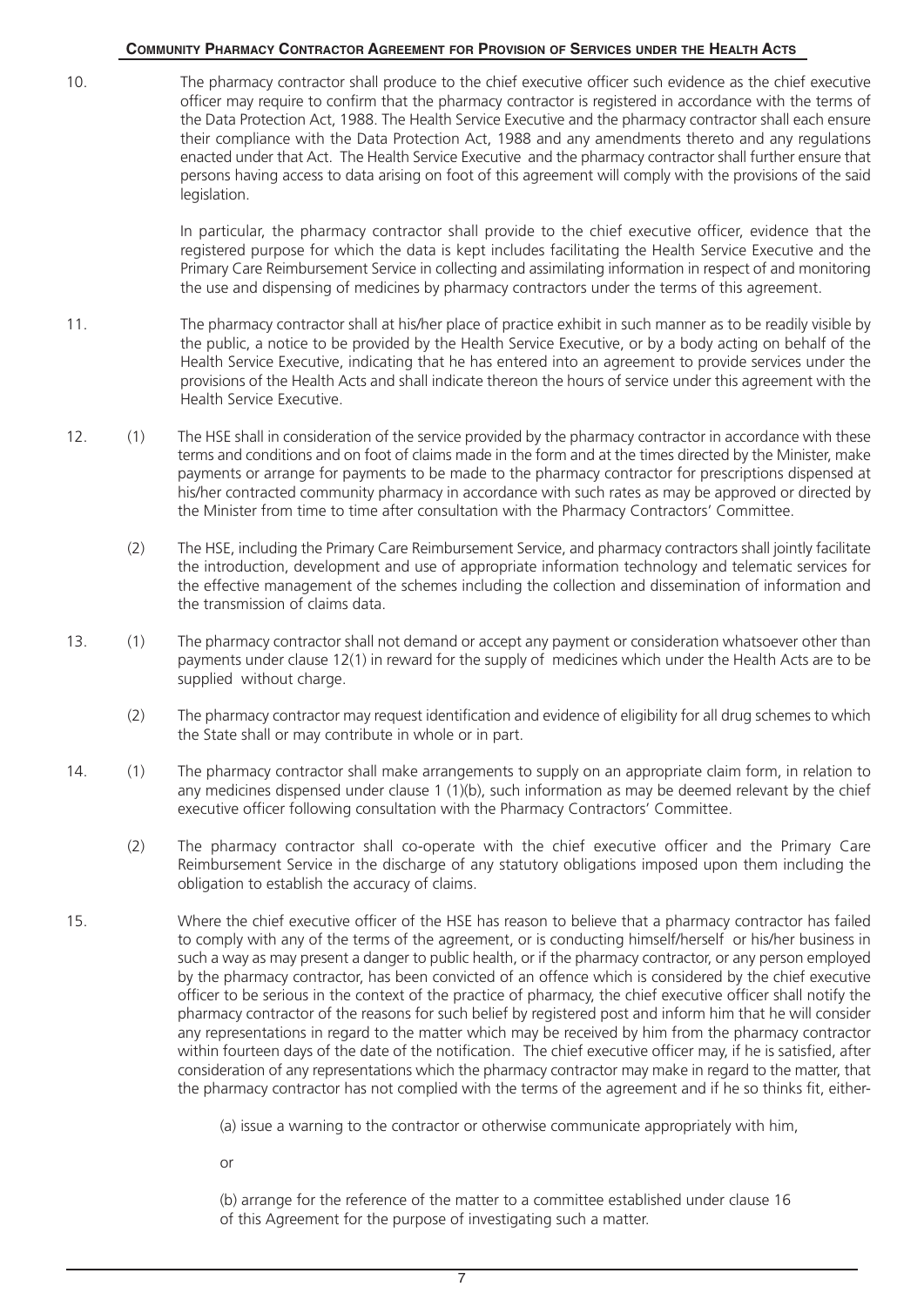- 16. The committee established by the chief executive officer to carry out the investigation referred to in clause 15 shall consist of -
	- (i) one person (being chairman of the Committee) who shall be nominated by the Minister for Health and Children in consultation with the Pharmacy Contractors' Committee and who shall be legally qualified;
	- (ii) two persons selected by the chief executive officer; and
	- (iii) two persons nominated by the Pharmacy Contractors' Committee.
- 17. A committee established in accordance with clause 16 shall act in accordance with the following rules:-
	- (i) The committee may act notwithstanding any vacancy among its members.
	- (ii) The committee may not act unless the Chairman and at least one of the persons selected by the chief executive officer and one of the persons nominated by the Pharmacy Contractors' Committee are present.
	- (iii) The chairman of the committee shall convene the first meeting of the committee not less than ten days after the committee is established.
	- (iv) During the conduct of the committee's proceedings, the chairman shall have discretion as to the conduct of the proceedings and in particular shall -
		- (a) decide the order of appearance of persons appearing before the committee;
		- (b) permit the pharmacy contractor concerned, or the chief executive officer, to appear in person or to be represented and/or assisted by another person; and
		- (c) hear, if he/she thinks fit, any person who is not a party to the proceedings.
	- (v) Any questions arising before the committee shall be decided by the majority of the members of the committee who are present and vote and, in case of an equality of votes on any question, the chairman shall have a second or casting vote.
	- (vi) The committee shall make its recommendations in writing to the chief executive officer who shall notify in writing (within seven days) the pharmacy contractor concerned of the recommendations.
	- (vii) A committee shall complete its examination of a complaint with all practicable speed.
	- (viii) Where a committee upholds a complaint, it may
		- (a) recommend to the HSE that the pharmacy contractor should be admonished;
		- (b) recommend to the HSE that the pharmacy contractor or the supervising pharmacist concerned, should undergo specific periods of educational training and/or supervised practice, the cost of which will be deducted from the monies due to the pharmacy contractor;
		- (c) recommend to the HSE that a deduction should be made from monies due to the pharmacy contractor;
		- (d) recommend termination of the agreement between the HSE and the pharmacy contractor;
	- (ix) Where the committee recommends the termination of the agreement, the chief executive officer shall notify in writing (within seven days of receipt of the committee's recommendation) the pharmacy contractor concerned that the agreement shall be terminated on behalf of the HSE after the expiration of a period of twenty-one days, unless a request has been made to the Minister under paragraph (x). The chief executive officer shall at the same time notify in writing the Registrar of the Pharmaceutical Society of Ireland of the recommendation of the Committee and shall on request from the Registrar supply such particulars as may be necessary for the Society to consider the matter.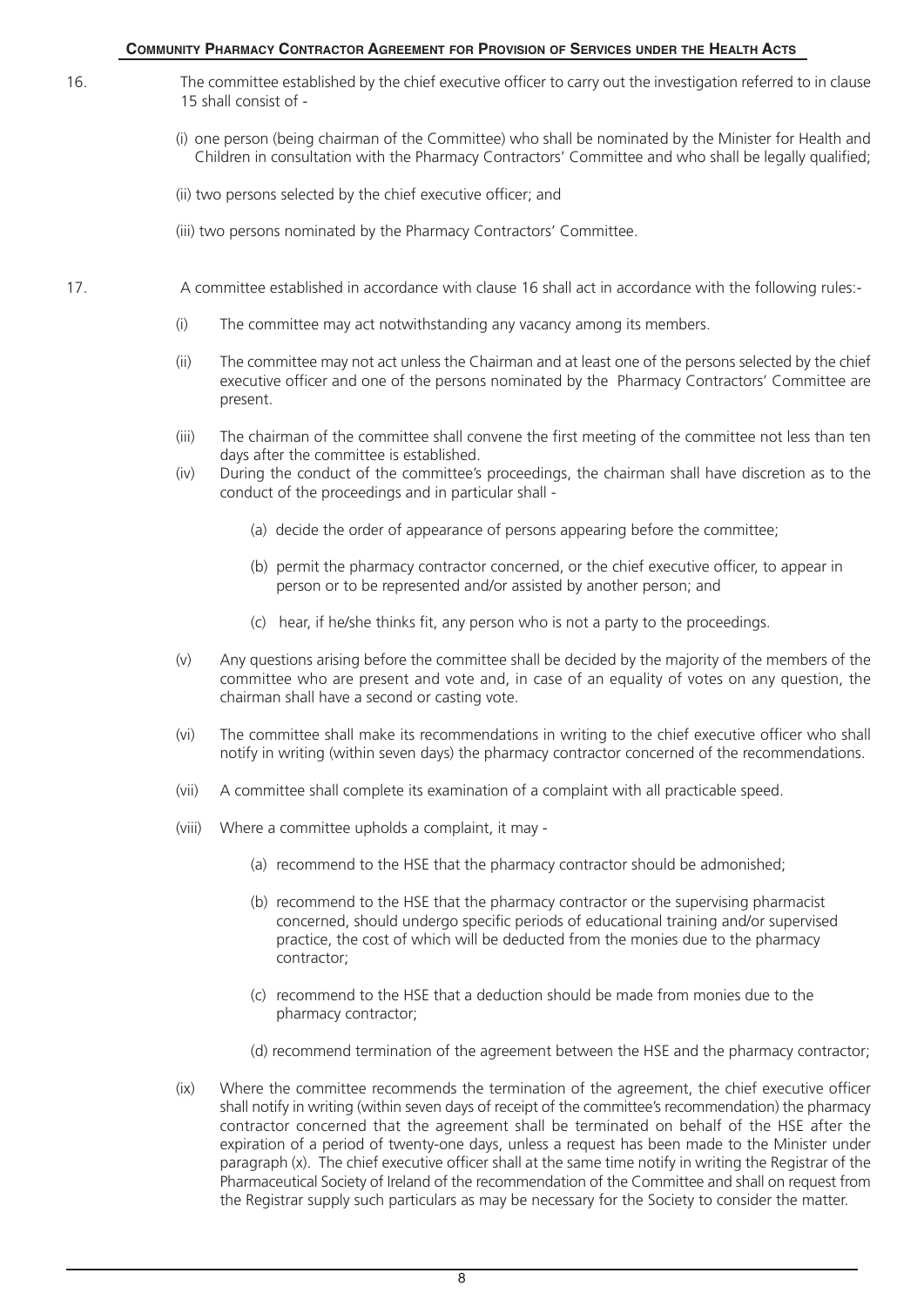- (x) The pharmacy contractor in relation to whom a recommendation for termination of an agreement has been made under paragraph (viii) may request the Minister to issue a direction to the chief executive officer as provided for in paragraph (xi).
- (xi) A request under paragraph (x) shall be submitted in writing to the Minister either by the pharmacy contractor concerned or on his/her behalf and shall specify the grounds on which the pharmacy contractor requests the Minister to issue a direction to the chief executive officer and the Minister shall notify the chief executive officer of the receipt of such request.
- (xii) Where a request is made to the Minister under paragraph (x), the Minister may give to the chief executive officer a direction (being a direction to comply with the recommendation of the committee or such other direction as the Minister considers appropriate) and the chief executive officer shall comply with any such direction.
- 18. (1) The chief executive officer may, after consultation with the chairman or in his/her absence the vice-chairman of the board, suspend an agreement pending a decision following a reference to a committee established under clause 16 where in the opinion of the chief executive officer the circumstances are sufficiently serious to warrant such suspension in the public interest. Where the decision to suspend the agreement arises from an issue in respect of the practice of pharmacy, the chief executive officer shall prior to suspending an agreement consult with a member of the Council of the Pharmaceutical Society of Ireland who is a pharmacist practising in a community pharmacy and who has been nominated by the Registrar of the Pharmaceutical Society of Ireland. In circumstances where there is no alternative community pharmacy in a particular area, the chief executive officer, following the above consultative process, may arrange for the assignment of a supervising pharmacist to the pharmacy in question pending a decision following a reference to a committee established under clause 16. Except in circumstances where there is no case to be answered following such proceedings, the cost of any such arrangement shall be the responsibility of the pharmacy contractor concerned.
	- (2) In the event of the termination of the contract, the chief executive officer may continue with such an arrangement for the management of the pharmacy in question until such time as alternative arrangements are made for the provision of community pharmacy services in the area.
- 19. (1) This agreement shall terminate forthwith on the pharmacy contractor or, in the case of a body corporate, the supervising pharmacist, ceasing to be entitled to practice as a pharmacist or upon his/her ceasing to keep open shop for the compounding and dispensing of medical prescriptions or on the cessation of the said contractor's entitlement so to do.
	- (2) The pharmacy contractor may terminate the agreement on giving three months notice in writing or such shorter period of notice, in writing, as may be agreed by the chief executive officer.
	- (3) This agreement is to be construed as contingent upon the terms agreed or to be agreed between the Minister and the Pharmacy Contractors' Committee regarding arrangements for the provision of pharmaceutical services under the provisions of the Health Acts. The pharmacy contractor and the HSE agree that any changes in the terms of such arrangements, which may be agreed between the Minister and the Pharmacy Contractors' Committee, shall be incorporated into this agreement and the terms of this agreement shall be construed accordingly, following the issue of a notification of such agreed changes by the Minister.
	- (4) Nothing in this agreement shall interfere with the statutory functions prescribed from time to time of the Minister or of the chief executive officer.
	- (5) The terms and conditions of this agreement between the Pharmacy Contractors' Committee and the Minister may be subject to review after a period of five years. In default of agreement on any such review, the matters of disagreement shall be subject to mediation and recommendation by a third party appointed by the Minister following consultation with the Pharmacy Contractors' Committee. Any alterations to the agreement between the Minister and the Pharmacy Contractors' Committee arising from the review provided for in this clause, shall be incorporated into this agreement and the terms of this agreement shall be construed accordingly, following the issue of a notification of such agreed changes by the Minister. The terms and conditions of this agreement may also be extended for specified periods with the agreement of the Minister and the Pharmacy Contractors' Committee.

 $\overline{9}$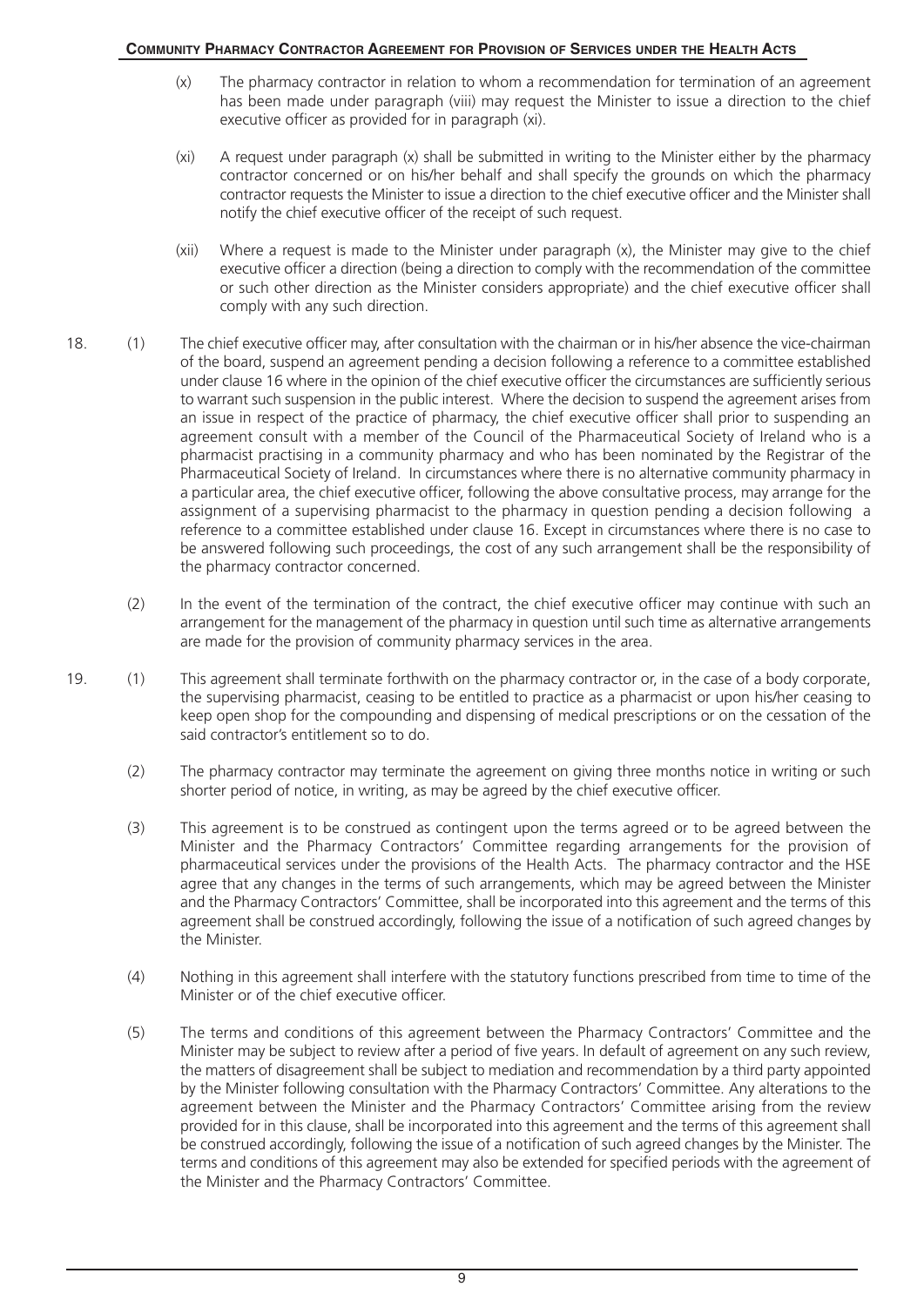- 20. (1) In the case of a body corporate, the pharmacy contractor shall submit to the chief executive officer a statement in writing signed by two directors, or by a director and the secretary, on behalf of the said body corporate, specifying the name of the supervising pharmacist under whose supervision the community pharmacy in respect of which the agreement relates and the dispensing and compounding of medical prescriptions therein is conducted. This statement shall be submitted in the format prescribed in the appendix to this Schedule and shall also be signed by the supervising pharmacist concerned and witnessed. Where the aforementioned supervising pharmacist ceases to act in that capacity, this agreement shall terminate one month after the date he/she has ceased to so act, unless a new statement as prescribed in this paragraph has been furnished to and accepted by the chief executive officer.
	- (2) Sub–clause (1) shall also apply in the case of a community pharmacy which is conducted otherwise than under the personal supervision of the pharmacist owner thereof.
- 21. (1) An agreement in respect of any community pharmacy, the owner or beneficial owner of which is a practitioner who practices or who commences to practice as such in the area in which the pharmacy is located, shall be void. A director or a shareholder of a body corporate, being the pharmacy contractor under this agreement, shall not be a practitioner practising as such in the area in which the pharmacy is located; where the owner or beneficial owner of the said body corporate is a practitioner practising as such in the area in which the pharmacy is located, this agreement shall be void.
	- (2) Sub-clause (1) shall not apply in the case of any person who was the holder of a contract on the 30th day of May, 1996.
	- (3) In the case of a body corporate, the chief executive officer shall be furnished with a list of directors and shareholders of the said body corporate and the company secretary shall confirm by way of certificate that the directors and shareholders are directors and shareholders on their own account and not in their capacity as nominees or trustees for any other person. In the event that such directors or shareholders hold such directorships or shares in their capacity as nominees or trustees, then this agreement shall be void.
- 22. (1) This agreement is personal to the holder thereof and relates only to the premises specified in the agreement and the professional practices, including the dispensing and compounding of medical prescriptions conducted therein. It is non-transferable.
	- (2) Where the holder of an agreement is a body corporate and a change in the ownership or in the beneficial ownership of the said body corporate takes place, the agreement shall automatically terminate and a new agreement shall be required by the said body corporate.
	- (3) Without prejudice to the foregoing, the pharmacy contractor shall notify the chief executive officer immediately in writing of any change in the ownership or in the beneficial ownership of the community pharmacy in respect of which the agreement relates.
	- (4) Where the pharmacy contractor, being an individual, is declared bankrupt, or being a body corporate, has a liquidator, receiver or examiner appointed to it or where the pharmacy contractor is insolvent, then this agreement shall immediately terminate, but without prejudice to the rights of either party accruing prior to the date of termination.
	- (5) In the event of the death of the pharmacy contractor, being an individual, or in the case that the pharmacy contractor is a body corporate, the death of the supervising pharmacist, such death shall be notified to the chief executive officer as soon as reasonably possible and the agreement shall, in such event, remain in force for a period of one month from the date of the death of the pharmacy contractor or supervising pharmacist as the case may be and shall, on the expiration of that period, terminate. This is without prejudice to the entitlement of the chief executive officer, to grant to any other party, a Community Pharmacy Contractor Agreement in respect of the premises the subject of this agreement.
- 23. (1) For the purposes of clauses 21 and 22, the chief executive officer shall, prior to the granting of a contract agreement, obtain a statutory declaration of the company secretary where appropriate or other competent person in order to identify the ownership or the beneficial ownership of the business, in respect of which the proposed agreement is to relate.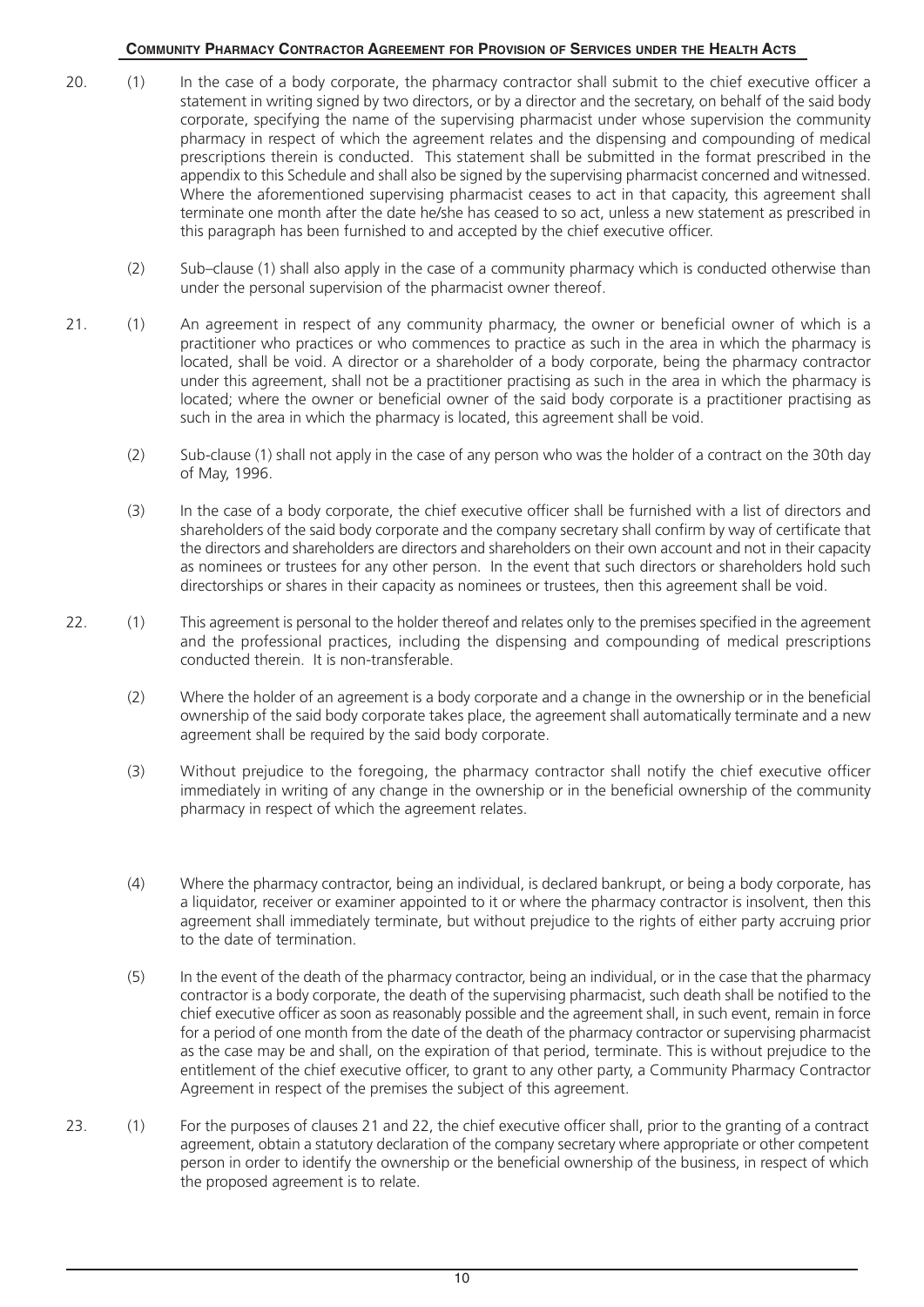- (2) The pharmacy contractor shall furnish to the chief executive officer such statutory declarations of the company secretary where appropriate or other competent person as it may require from time to time for the purposes of identifying the ownership or the beneficial ownership of the community pharmacy practice in respect of which the agreement relates.
- 24. (1) The pharmacy contractor shall ensure that his/her personal professional liability and that of anyone employed by him/her is adequately covered by indemnity insurance which shall cover legal representation in addition to other costs or damages which may arise. Such insurance shall cover the professional liability of any supervising pharmacist or other pharmacist employed or engaged in connection with the supervision of his/her pharmacy and the compounding and dispensing of medicines therein. The pharmacy contractor shall on request produce to the chief executive officer such evidence of adequate personal professional liability insurance as the chief executive officer may require.
	- (2) The pharmacy contractor shall give the chief executive officer, if he so requests, the name, address and registration number as a pharmacist, of any pharmacist employed or engaged by him/her for the dispensing and compounding of medicines under this agreement.
- 25. This agreement shall be subject to the provisions of any legislation or regulations having an effect on the provision of services pursuant to this agreement which may be enacted from time to time.